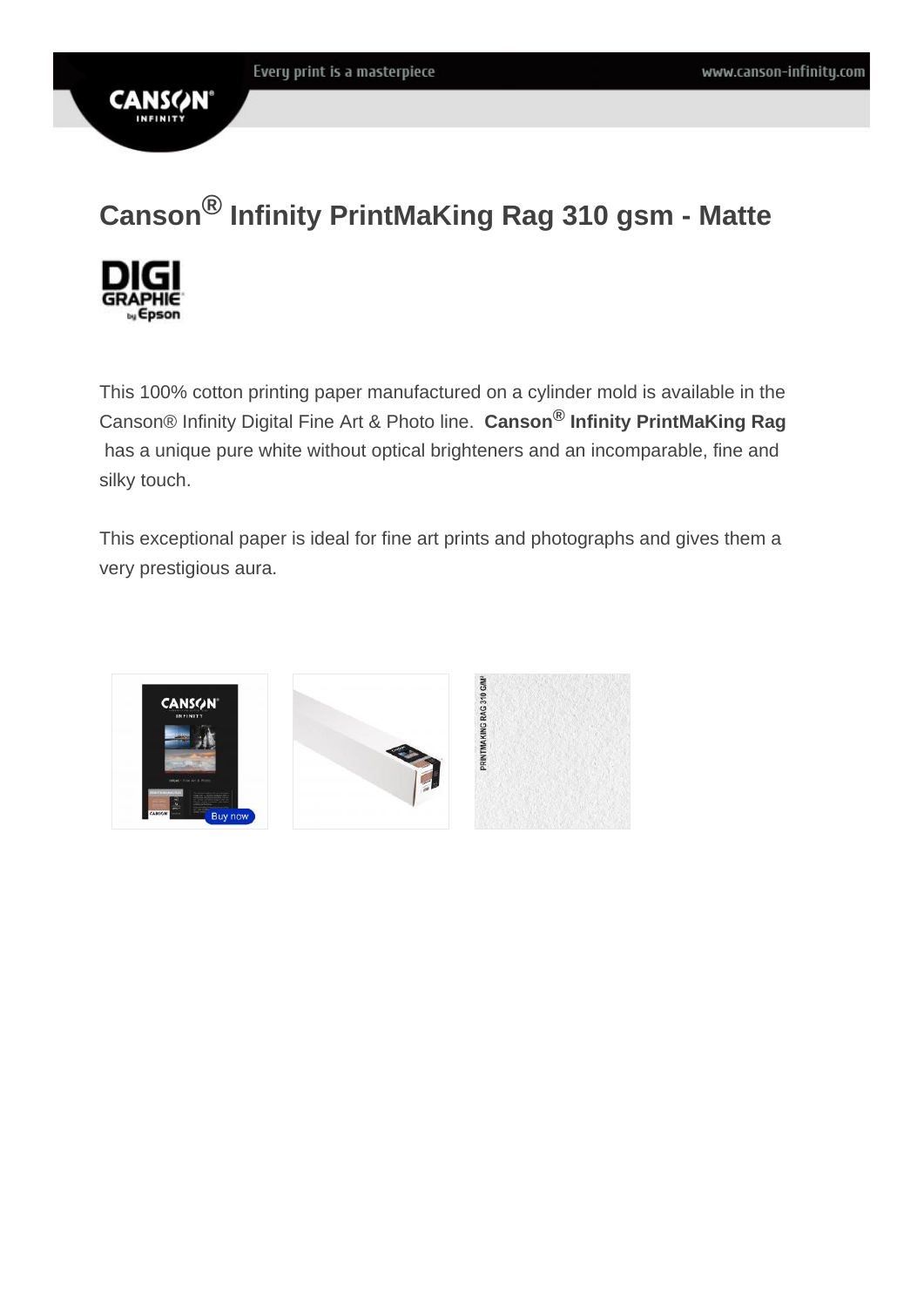### **References and size For the PrintMaKing Rag product**

| <b>Weight (gsm)</b>        | 310                                                                                                                                                                                    |  |  |
|----------------------------|----------------------------------------------------------------------------------------------------------------------------------------------------------------------------------------|--|--|
| Thickness (um)             | 513                                                                                                                                                                                    |  |  |
| <b>Surface feel</b>        | Soft textured                                                                                                                                                                          |  |  |
| <b>Surface finish</b>      | <b>Matt</b>                                                                                                                                                                            |  |  |
| <b>Composition</b>         | 100% cotton                                                                                                                                                                            |  |  |
| <b>CIE Whiteness</b>       | 82,35                                                                                                                                                                                  |  |  |
| <b>Acid free paper</b>     | Yes                                                                                                                                                                                    |  |  |
| <b>OBA content</b>         | <b>None</b>                                                                                                                                                                            |  |  |
| <b>Drying time</b>         | Immediate                                                                                                                                                                              |  |  |
| <b>Water resistance</b>    | High                                                                                                                                                                                   |  |  |
| ISO 2471 Opacity           | 98.8                                                                                                                                                                                   |  |  |
| <b>Internally buffered</b> | Yes                                                                                                                                                                                    |  |  |
| <b>Additional comments</b> | - Mould-made: the finest and oldest<br>paper-making technic<br>- Paper base meet the requirement of<br><b>ISO 9706</b><br>- Optimised for pigmented inks.<br>Compatible with dye inks. |  |  |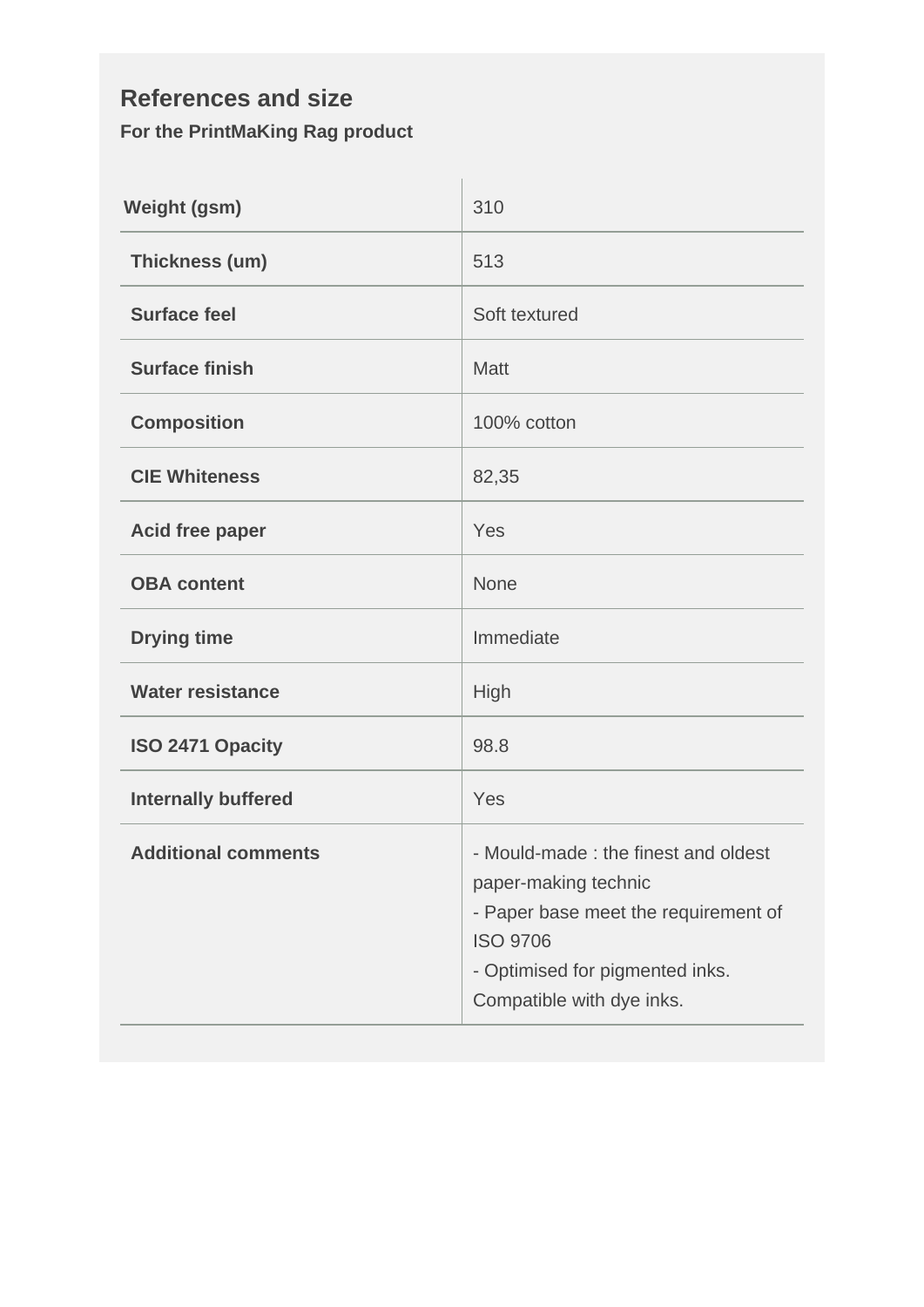## **Technical specifications For the PrintMaKing Rag product**

| <b>Reference</b> | <b>Format</b>                              | <b>Packaging</b>               |  |
|------------------|--------------------------------------------|--------------------------------|--|
| C206111001       | 8.5" x 11"                                 | Box - 25 sheets*               |  |
| C206111002       | $11" \times 17"$                           | Box - 25 sheets*               |  |
| C206111008       | 13" x 19"                                  | Box - 25 sheets*               |  |
| C206111004       | 17" x 22"                                  | Box - 25 sheets*               |  |
| C206111006       | A4                                         | Box - 25 sheets                |  |
| C206111007       | A3                                         | Box - 25 sheets                |  |
| C206111008       | $A3+$                                      | Box - 25 sheets                |  |
| C206111009       | A2                                         | Box - 25 sheets                |  |
| C206111010       | 24" x 36"<br>$0.610 \times 0.914$ m        | Box - 25 sheets                |  |
| C206112000       | $17" \times 50'$<br>$0.432 \times 15.24$ m | 1 Roll - 3"<br>$(7.62cm)$ Core |  |
| C206112002       | 24" x 50'<br>$0.610 \times 15.24$ m        | 1 Roll - 3"<br>$(7.62cm)$ Core |  |
| C206112003       | 36" x 50'<br>$0.914 \times 15.24$ m        | 1 Roll - 3"<br>$(7.62cm)$ Core |  |
| C206112004       | 44" x 50"<br>1.118 x 15.24m                | 1 Roll - 3"<br>$(7.62cm)$ Core |  |
| *USA only        |                                            |                                |  |